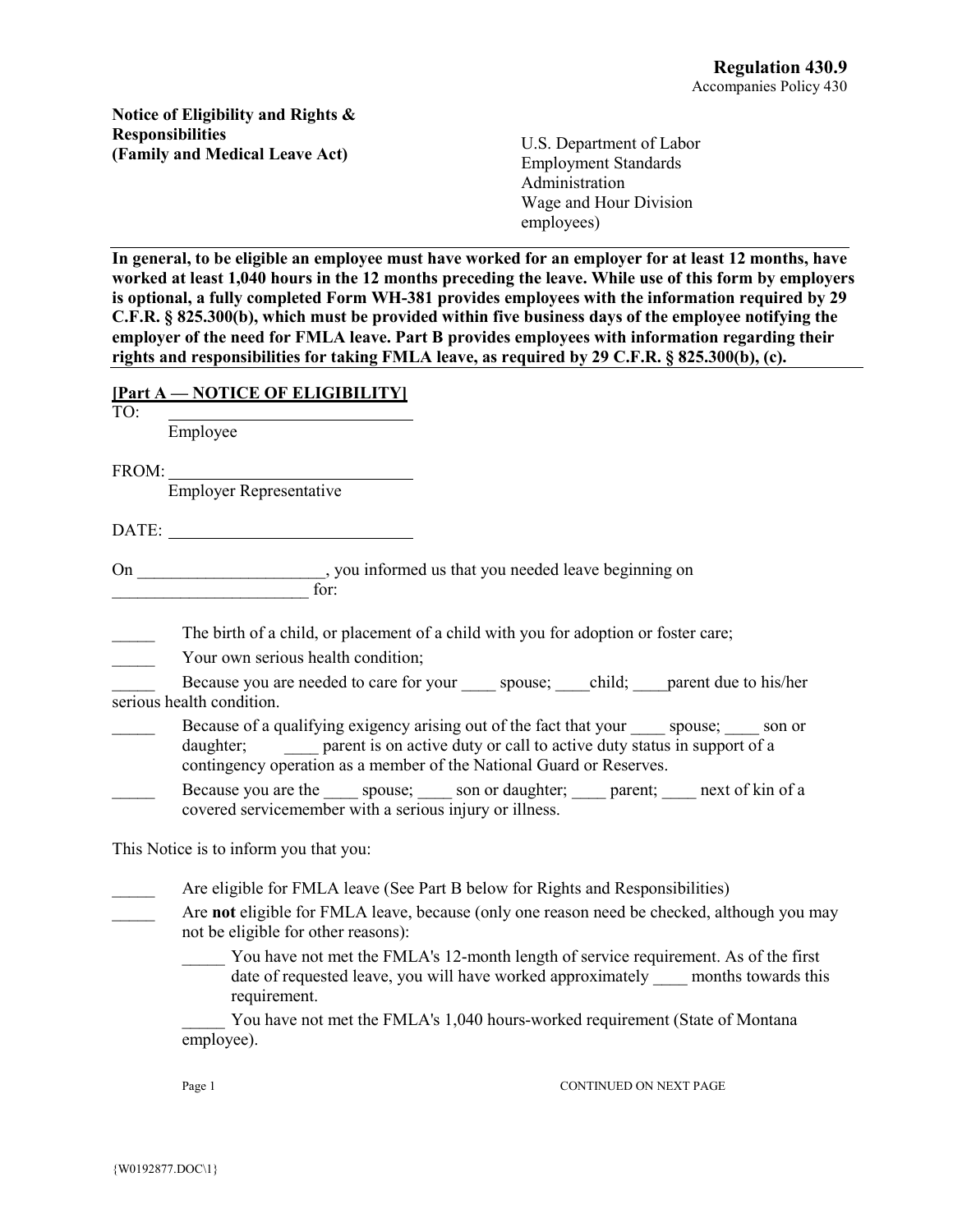.

## **[PART B-RIGHTS AND RESPONSIBILITIES FOR TAKING FMLA LEAVE]**

As explained in Part A, you meet the eligibility requirements for taking FMLA leave and still have FMLA leave available in the applicable 12-month period. **However, in order for us to determine whether your absence qualifies as FMLA leave, you must return the following information to us by .** (If a certification is requested, employers must allow at least 15 calendar days from receipt of this notice; additional time may be required in some circumstances.) If sufficient information is not provided in a timely manner, your leave may be denied. Sufficient certification to support your request for FMLA leave. A certification form that sets forth the information necessary to support your request \_\_\_\_ **is**/\_\_\_\_**is not** enclosed. Sufficient documentation to establish the required relationship between you and your family member. Other information needed: example and the state of the state of the state of the state of the state of the state of the state of the state of the state of the state of the state of the state of the state of the state of th 

No additional information requested

**If your leave does qualify** as FMLA leave you will have the following **responsibilities** while on FMLA leave (only checked blanks apply):

- contact contact to make the contact  $\overline{a}$  at  $\overline{a}$  to make arrangements to continue to make your share of the premium payments on your health insurance to maintain health benefits while you are on leave. You have a minimum 30-day (or, indicate longer period, if applicable) grace period in which to make premium payments. If payment is not made timely, your group health insurance may be cancelled, provided we notify you in writing at least 15 days before the date that your health coverage will lapse, or, at our option, we may pay your share of the premiums during FMLA leave, and recover these payments from you upon your return to work. You will be required to use your available paid sick and/or other leave during your
- FMLA absence. This means that you will receive your paid leave and the leave will also be considered protected FMLA leave and counted against your FMLA leave entitlement.
- While on leave you will be required to furnish us with periodic reports of your status and intent to return to work every

(Indicate interval of periodic reports, as appropriate for the particular leave situation).

**If the circumstances of your leave change, and you are able to return to work earlier than the date indicated on the reverse side of this form, you will be required to notify us at least two workdays prior to the date you intend to report for work.**

**If your leave does qualify** as FMLA leave you will have the following **rights** while on FMLA leave:

• You have a right under the FMLA for up to 12 weeks of unpaid leave in a 12-month period calculated as the 12-month period measured forward from the date of your first FMLA leave usage.